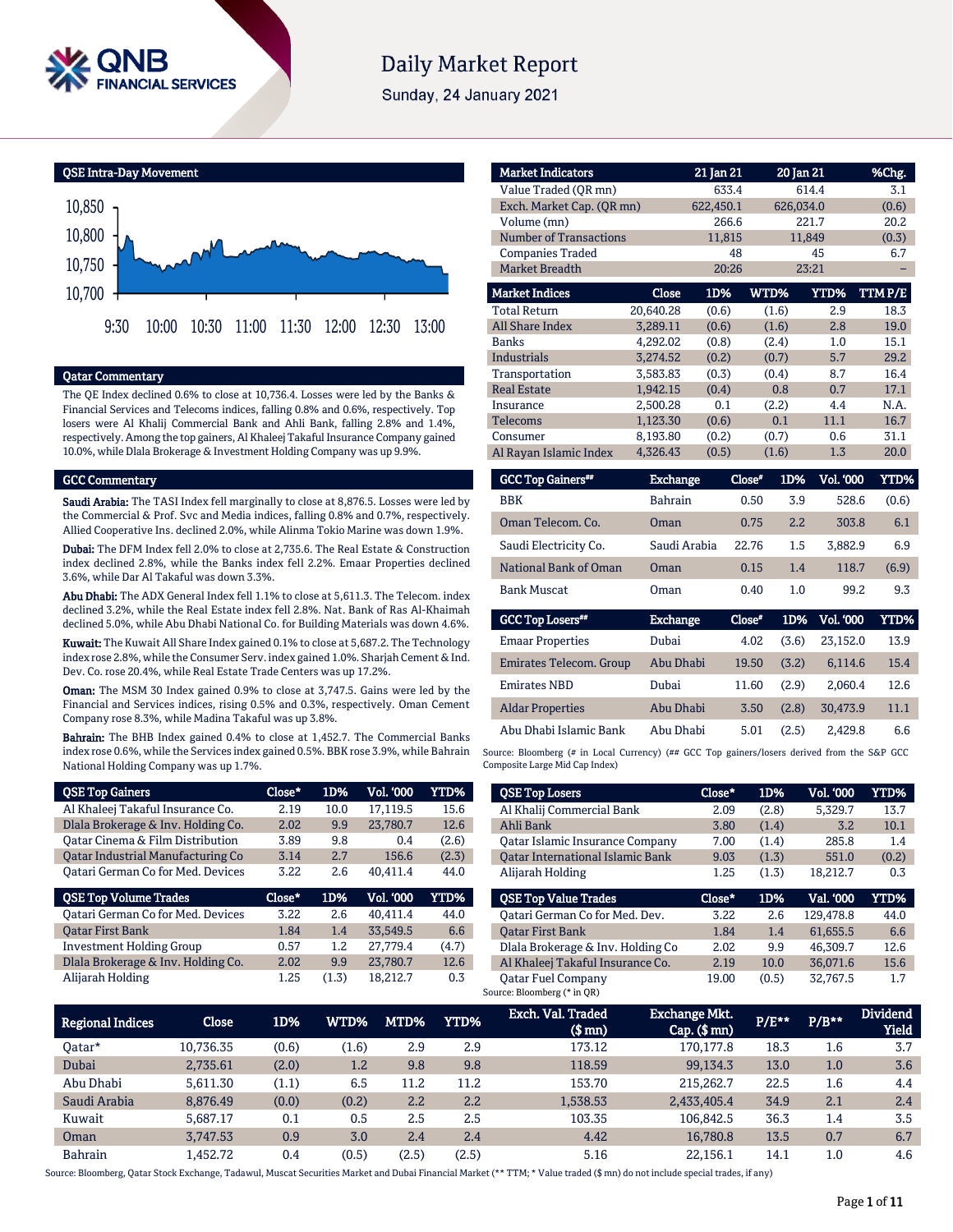## Qatar Market Commentary

- The QE Index declined 0.6% to close at 10,736.4. The Banks & Financial Services and Telecoms indices led the losses. The index fell on the back of selling pressure from Qatari and Foreign shareholders despite buying support from GCC and Arab shareholders.
- Al Khalij Commercial Bank and Ahli Bank were the top losers, falling 2.8% and 1.4%, respectively. Among the top gainers, Al Khaleej Takaful Insurance Company gained 10.0%, while Dlala Brokerage & Investment Holding Company was up 9.9%.
- Volume of shares traded on Thursday rose by 20.2% to 266.6mn from 221.7mn on Wednesday. Further, as compared to the 30-day moving average of 182.9mn, volume for the day was 45.7% higher. Qatari German Company for Medical Devices and Qatar First Bank were the most active stocks, contributing 15.2% and 12.6% to the total volume, respectively.

| <b>Overall Activity</b>        | Buy %*   | Sell %*  | Net (QR)        |
|--------------------------------|----------|----------|-----------------|
| Oatari Individuals             | 52.55%   | 53.76%   | (7,653,334.6)   |
| <b>Oatari Institutions</b>     | 18.73%   | 18.03%   | 4,387,371.2     |
| Oatari                         | 71.28%   | 71.79%   | (3,265,963.4)   |
| <b>GCC Individuals</b>         | 0.92%    | 1.00%    | (550, 811.9)    |
| <b>GCC</b> Institutions        | 2.98%    | 1.75%    | 7,829,261.5     |
| GCC                            | 3.90%    | 2.75%    | 7,278,449.6     |
| Arab Individuals               | 12.97%   | 12.58%   | 2,449,659.0     |
| <b>Arab Institutions</b>       | $0.00\%$ | $0.00\%$ | 25.9            |
| Arab                           | 12.97%   | 12.58%   | 2,449,684.9     |
| Foreigners Individuals         | 3.42%    | 3.60%    | (1, 163, 133.8) |
| <b>Foreigners Institutions</b> | 8.44%    | 9.27%    | (5,299,037.3)   |
| <b>Foreigners</b>              | 11.86%   | 12.88%   | (6, 462, 171.1) |

Source: Qatar Stock Exchange (\*as a % of traded value)

## Ratings, Earnings Releases, Global Economic Data and Earnings Calendar

## Ratings Updates

| <b>Company</b>                          | <b>Agency</b> | Market       | Type*                        | <b>Old Rating</b>       | <b>New Rating</b> | <b>Rating Change</b> | Outlook       | <b>Outlook Change</b>    |
|-----------------------------------------|---------------|--------------|------------------------------|-------------------------|-------------------|----------------------|---------------|--------------------------|
| Walaa<br>Cooperative<br>Insurance Co    | S&P           | Saudi Arabia | $N-LT-$<br>IC/FSR/L<br>T-LIC | $gcAA+/BBB+/BB$<br>$B+$ | $gcAAA/A$ -/A-    |                      | <b>Stable</b> | $\overline{\phantom{0}}$ |
| The Co. for<br>Cooperative<br>Insurance | $S\&P$        | Saudi Arabia | $N-LT-IC$                    | -                       | $gcAA+$           | -                    | Positive      | $\overline{\phantom{0}}$ |

Source: News reports, Bloomberg (\* LT – Long Term, N-National, FSR- Financial Strength Rating, FCR – Foreign Currency Rating, LIC – Local Issuer Credit, IC – Issuer Credit)

## Earnings Releases

|                               | Market       |           | Revenue (mn) | % Change | <b>Operating Profit</b> | % Change | Net Profit    | % Change |
|-------------------------------|--------------|-----------|--------------|----------|-------------------------|----------|---------------|----------|
| <b>Company</b>                |              | Currency  | 402020       | YoY      | (mn) 402020             | YoY      | $(mn)$ 402020 | YoY      |
| SABIC Agri-Nutrients Co.      | Saudi Arabia | <b>SR</b> | 768.3        | $-9.1%$  | 281.7                   | $-18.1%$ | 233.6         | $-32.1%$ |
| Saudi Kayan Petrochemical Co. | Saudi Arabia | <b>SR</b> | 2.477.0      | 9.6%     | 294.0                   | 640.7%   | 158.4         | N/A      |
| Herfy Food Services Co.*      | Saudi Arabia | <b>SR</b> | 1.074.6      | $-16.6%$ | 91.4                    | $-61.7%$ | 53.6          | -72.7%   |
| Saudi Telecom Co.             | Saudi Arabia | <b>SR</b> | 15.213.0     | 14.7%    | 3.290.0                 | 37.1%    | 2,683.0       | 15.6%    |
| Saudia Dairy & Foodstuffs Co. | Saudi Arabia | <b>SR</b> | 482.0        | $-1.3%$  | 68.2                    | $-6.0\%$ | 64.2          | $-5.7%$  |

Source: Company data, DFM, ADX, MSM, TASI, BHB. (\*Financial for FY2020)

## Global Economic Data

| <b>Date</b> | <b>Market</b> | <b>Source</b>              | Indicator                           | Period    | Actual  | Consensus                | <b>Previous</b> |
|-------------|---------------|----------------------------|-------------------------------------|-----------|---------|--------------------------|-----------------|
| 01/21       | US            | Department of Labor        | <b>Initial Jobless Claims</b>       | $16$ -Jan | 900k    | 935k                     | 926k            |
| 01/21       | <b>US</b>     | Department of Labor        | <b>Continuing Claims</b>            | $09$ -Jan | 5,054k  | 5,300k                   | 5,181k          |
| 01/22       | US            | Markit                     | Markit US Manufacturing PMI         | Jan       | 59.1    | 56.5                     | 57.1            |
| 01/22       | <b>US</b>     | Markit                     | <b>Markit US Composite PMI</b>      | Jan       | 58      | $\overline{\phantom{0}}$ | 55.3            |
| 01/22       | US            | Markit                     | Markit US Services PMI              | Jan       | 57.5    | 53.4                     | 54.8            |
| 01/22       | <b>UK</b>     | GfK NOP (UK)               | <b>GfK Consumer Confidence</b>      | Ian       | $-28$   | $-30$                    | $-26$           |
| 01/22       | <b>UK</b>     | Markit                     | Markit UK PMI Manufacturing SA      | Jan       | 52.9    | 53.6                     | 57.5            |
| 01/22       | <b>UK</b>     | Markit                     | Markit/CIPS UK Services PMI         | Jan       | 38.8    | 45.0                     | 49.4            |
| 01/22       | UK            | Markit                     | Markit/CIPS UK Composite PMI        | Jan       | 40.6    | 45.5                     | 50.4            |
| 01/21       | <b>EU</b>     | <b>European Commission</b> | <b>Consumer Confidence</b>          | Jan       | $-15.5$ | $-15.0$                  | $-13.8$         |
| 01/22       | EU            | Markit                     | Markit Eurozone Manufacturing PMI   | Jan       | 54.7    | 54.4                     | 55.2            |
| 01/22       | <b>EU</b>     | Markit                     | <b>Markit Eurozone Services PMI</b> | Jan       | 45.0    | 44.5                     | 46.4            |
| 01/22       | EU            | Markit                     | Markit Eurozone Composite PMI       | Ian       | 47.5    | 47.6                     | 49.1            |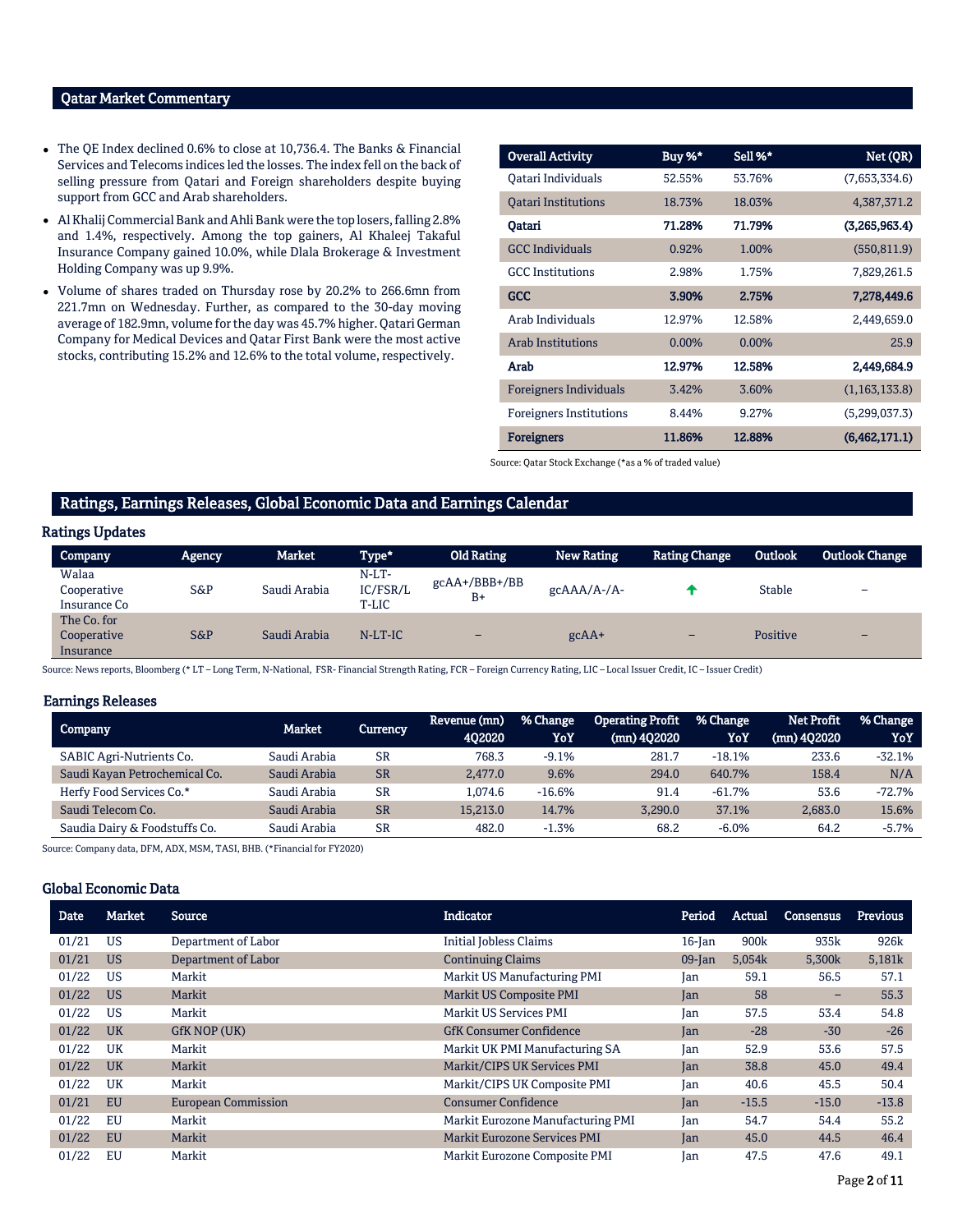| 01/22 | Germany | Markit                                          | Markit/BME Germany Manufacturing PMI | Jan        | 57.0    | 57.2      | 58.3            |
|-------|---------|-------------------------------------------------|--------------------------------------|------------|---------|-----------|-----------------|
| Date  | Market  | <b>Source</b>                                   | Indicator                            | Period     | Actual  | Consensus | <b>Previous</b> |
| 01/22 | Germany | Markit                                          | <b>Markit Germany Services PMI</b>   | Jan        | 46.8    | 45.0      | 47.0            |
| 01/22 | Germany | Markit                                          | Markit/BME Germany Composite PMI     | Jan        | 50.8    | 50.0      | 52.0            |
| 01/22 | France  | Markit                                          | Markit France Manufacturing PMI      | Jan        | 51.5    | 50.5      | 51.1            |
| 01/22 | France  | Markit                                          | <b>Markit France Services PMI</b>    | Jan        | 46.5    | 48.4      | 49.1            |
| 01/22 | France  | Markit                                          | Markit France Composite PMI          | Jan        | 47.0    | 49.0      | 49.5            |
| 01/22 | Japan   | Ministry of Internal Affairs and Communications | Natl CPI YoY                         | <b>Dec</b> | $-1.2%$ | $-1.3%$   | $-0.9%$         |
| 01/22 | Japan   | Markit                                          | Jibun Bank Japan PMI Mfg             | Jan        | 49.7    | -         | 50.0            |
| 01/22 | Japan   | Markit                                          | Jibun Bank Japan PMI Services        | Jan        | 45.7    | -         | 47.7            |
| 01/22 | Japan   | Markit                                          | Jibun Bank Japan PMI Composite       | Jan        | 46.7    | -         | 48.5            |

Source: Bloomberg (s.a. = seasonally adjusted; n.s.a. = non-seasonally adjusted; w.d.a. = working day adjusted)

## Earnings Calendar

| <b>Tickers</b> | <b>Company Name</b>                                  | Date of reporting 4Q2020 results | No. of days remaining | <b>Status</b> |
|----------------|------------------------------------------------------|----------------------------------|-----------------------|---------------|
| <b>IHGS</b>    | <b>INMA Holding Group</b>                            | $25$ -Jan-21                     |                       | Due           |
| <b>GWCS</b>    | <b>Gulf Warehousing Company</b>                      | $26$ -Jan-21                     | $\overline{2}$        | Due           |
| <b>OIIK</b>    | Oatar International Islamic Bank                     | $26$ -Jan-21                     | 2                     | Due           |
| QNCD           | <b>Qatar National Cement Company</b>                 | $27$ -Jan-21                     | $\overline{3}$        | Due           |
| <b>CBQK</b>    | The Commercial Bank                                  | $27$ -Jan-21                     | 3                     | Due           |
| <b>KCBK</b>    | Al Khalij Commercial Bank                            | $27$ -Jan-21                     | $\overline{3}$        | Due           |
| <b>OIGD</b>    | <b>Oatari Investors Group</b>                        | $1-Feb-21$                       | 8                     | Due           |
| <b>VFQS</b>    | <b>Vodafone Qatar</b>                                | $2$ -Feb-21                      | 9                     | Due           |
| <b>UDCD</b>    | <b>United Development Company</b>                    | 3-Feb-21                         | 10                    | Due           |
| QAMC           | <b>Qatar Aluminum Manufacturing Company</b>          | $4$ -Feb-21                      | 11                    | Due           |
| <b>OGTS</b>    | <b>Qatar Gas Transport Company Limited (Nakilat)</b> | 7-Feb-21                         | 14                    | Due           |
| <b>QCFS</b>    | Qatar Cinema & Film Distribution Company             | 8-Feb-21                         | 15                    | Due           |
| IQCD           | <b>Industries Qatar</b>                              | 8-Feb-21                         | 15                    | Due           |
| <b>DHBK</b>    | Doha Bank                                            | 8-Feb-21                         | 15                    | Due           |
| QEWS           | Qatar Electricity & Water Company                    | 14-Feb-21                        | 21                    | Due           |
| <b>ORDS</b>    | Ooredoo                                              | 14-Feb-21                        | 21                    | Due           |
| <b>OIMD</b>    | Oatar Industrial Manufacturing Company               | 14-Feb-21                        | 21                    | Due           |
| Source: OSE    |                                                      |                                  |                       |               |

News

## Qatar

- QFLS discloses board of directors meeting results Qatar Fuel Company (QFLS) announced the results of its board of directors' meeting held on January 20, 2021 and approved. The financial results of the company and proposed cash dividends of QR0.46 per share, amounting to a total of QR457.4mn for the year ended December 31, 2020. The proposed dividend will be submitted for approval at the Annual General Assembly meeting. (QSE)
- NLCS announces the closure of nominations for board membership – National Leasing Holding (NLCS) announced the closure of the period for nomination for the membership of its board of directors for 2021 - 2023 on January 21, 2021 at 02:00 pm. (QSE)
- ORDS announces date to pay interest to bondholders Ooredoo (ORDS) announced that Ooredoo International Finance Limited (OIFL), its wholly-owned subsidiary, pursuant to the Terms and Conditions of the Notes and the Final Terms, will pay its Global Medium Term Note (GMTN) holders' interest payment on February 01, 2021. Ooredoo said in a statement published on the Qatar Stock Exchange website that OIFL, a wholly owned subsidiary of Ooredoo, will pay the noteholders \$11,250,000.00 on the Interest Payment Date falling due on February 1 of 2021.

The company will also pay the 3.875 percent in interest payment to noteholders of its \$500,00,000 notes due in 2028. (QSE)

- ORDS provides managed services for Microsoft Azure Ooredoo Qatar (ORDS), a Microsoft Gold-certified partner, has signed a strategic partnership agreement with Wipro Limited, a leading global information technology, consulting, and business process services company, as part of becoming a trusted Microsoft Azure managed services provider. Ooredoo said the new alliance will help business customers to embrace and accelerate their transition to the public cloud. Qatar-based organizations can now benefit from advisory and professional services, cloud solution design, delivery, and daily operational support for their Microsoft Azure services, backed by Ooredoo, a trusted partner with a deep level of cloud expertise and experience. Microsoft Azure is an ever-expanding set of cloud services that provides computing, analytics, storage and networking services with the freedom to build, manage and deploy applications on a massive and global network. (Gulf-Times.com)
- PSA: Qatar's 3Q real GDP up 5.6% QoQ Qatar's GDP at constant prices rose 5.6% QoQ in 3Q2020 as economic activities in wholesale and retail trade, and accommodation and food services posted double-digit growth. According to the Planning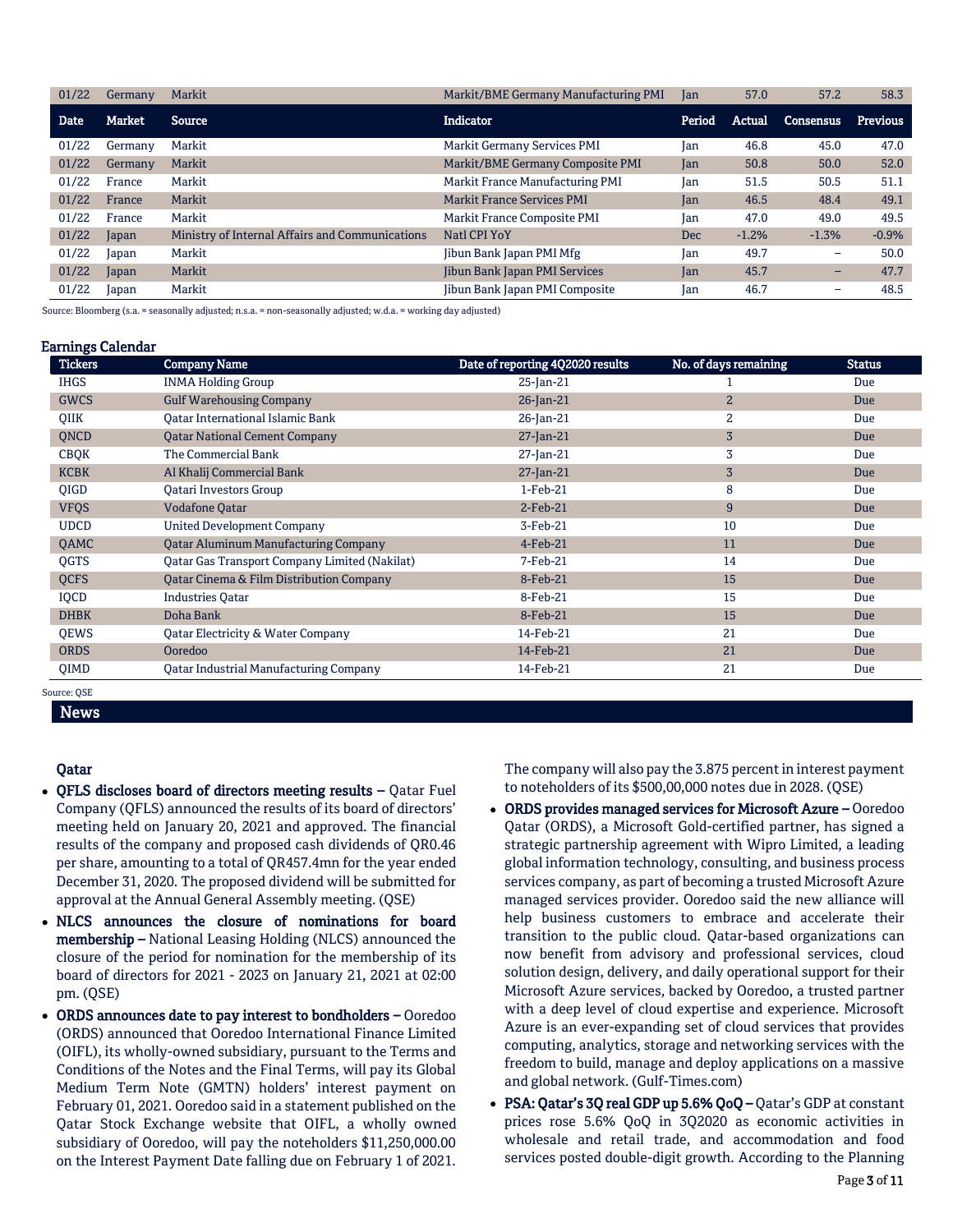and Statistics Authority, the third-quarter GDP at constant prices is estimated at QR164.02bn. This, however, represents a decline of 4.5% when compared with that of the same period last year. The quarterly GDP at current prices in 3Q is estimated at QR127.84bn. This represents a decrease of 19.9% against 3Q2019 but a jump of 9.6% when compared with that of the previous quarter. Economic activities (at constant prices) in wholesale and retail trade, and repair of motor vehicles and motorcycles is estimated to have generated QR12.8bn in 3Q2020, 65.3% more than what was estimated for the second quarter. Accommodation and food services activities (at constant prices) is estimated to have generated QR1.29bn in the third quarter period, 49.8% more than that in the second. The nominal Gross Value Added (GVA) estimate of mining and quarrying activities is estimated at QR33.7bn in 3Q2020, which shows a decrease of 40.5% over the estimate of 3Q2019 placed at QR56.65bn. Compared to the previous quarter 2Q2020, revised estimate (QR28.36bn), an increase of 18.8% in the GVA of this sector is recorded. The real GVA of these activities is estimated at QR63.01bn in 3Q2020, which shows a decrease of 3.6% compared to the estimate of 3Q2019 (QR65.38bn). Compared to 2Q2020 revised estimate (QR62.60bn), an increase of 0.7% in the real GVA of this sector is also recorded. The nominal GVA estimate of non-mining and quarrying activities is estimated at QR94.15bn in 3Q2020, which shows a decrease of 8.5% over the estimate of 3Q2019 (QR102.90bn). Compared to the previous quarter revised estimate of 2Q2020 (QR88.33bn), an increase of 6.6% is recorded. (Qatar Tribune)

 QCB: Qatar commercial banks assets jump to QR1.68tn in December 2020 – A robust double-digit growth in domestic assets largely covered a sizeable dip in overseas assets as the country's commercial banks' total assets saw a healthy 8.56% growth to QR1.68tn in December 2020, according to the central bank data. The latest report from the Qatar Central Bank suggests that the domestic assets constituted QR1.46tn, or 87%, of the total; and overseas assets at QR0.22tn, or 13%, of the total in the review period. Total domestic assets were seen expanding 10.74%; while foreign assets shrank 3.84% YoY in December 2020. The YoY expansion in total assets of the commercial lenders in the review period has been on impressive growth especially in credit, securities portfolio (notably in debt), cash and precious metals, other non-specified assets and required reserve. The commercial banks' total credit soared 8.62% YoY to QR1.13bn with domestic credit growing 9.24% to QR1.05bn and overseas credit by 0.71% to QR75.42bn in December last year. The commercial banks' total credit to public sector witnessed 11% yearly growth to QR371.64bn and that to the private sector by 8% to QR742.88bn; whereas those to non-banking financial institutions fell 1% to QR14.19bn in the review period. The total securities portfolio, which is the second largest component of the commercial banks' assets side, witnessed a 10.37% year-on-year increase to QR218.26bn in December 2020. The domestic securities portfolio was seen surging about 12% to QR199.24bn; whereas overseas securities portfolio shrank more than 3% to QR19.02bn in the review period. Of the total QR218.26bn total securities portfolio, debt (conventional) was to the extent of QR139.9bn, which grew more than 18% YoY; and Sukuk of QR73.76bn, which was down more than 1% YoY in the review period. The domestic debt shot up about 22% on a yearly basis to

QR126.99bn, while overseas debt by fell more than 10% to QR12.9bn in December 2020. The government's total debt fell more than 4% year-on-year to QR98.76bn with domestic debt declining 4% to QR90.62bn and foreign debt by more than 7% to QR8.14bn in the review period. The banks' total debt was down more than 25% YoY to QR7.65bn in December 2020. The domestic debt witnessed about 31% growth to QR4.32bn and overseas debt by about 17% to QR3.33bn. However, debt issued by neither government, not banks grew more than six-fold to QR33.49bn, mainly from the domestic side, in the review period. (Gulf-Times.com)

- EY: Qatar seen pushing forward VAT implementation Qatar is soon expected to push forward the implementation of value added tax (VAT) in view of the recent agreement among the GCC countries, according to Ernst & Young (EY) seminar. Qatar has already ratified the VAT framework agreement of the GCC, and continues to set the stage to implement VAT, EY experts said at a recent virtual seminar on tax for Qatari businesses. Due to the recent agreement among the GCC countries, plans for VAT implementation in Qatar are expected to push forward soon, and it was strongly advised that businesses in Qatar ensure proper VAT setup and compliance at the earliest – given that most companies typically need at least six months to be ready, they said. A recent joint report of the Association of Chartered Certified Accountants and law firm Al Tamimi and Company had said Qatar's General Tax Authority (GTA) has already put the necessary systems and processes into place to enable the introduction of VAT, but further government approval is required to proceed with VAT implementation. It is not clear, at this stage, whether this approval will be provided during 2021. Qatar's recent implementation of an excise tax based on the underlying principles of the GCC excise tax framework appears to suggest that Qatar may still be committed to implementing VAT in the future. "The COVID-19 pandemic forced regional governments to concentrate on stimulating business, supporting individuals, as well as using tax and expenditure to support companies," said EY Business Tax Advisory partner Ahmed Edessouky. (Gulf-Times.com)
- Minister: Qatar has not seen second wave of COVID-19 Qatar has witnessed a stabilization of the Covid-19 outbreak for several weeks and there has been no second wave of the virus, HE the Minister of Public Health Dr Hanan Mohamed Al-Kuwari has stressed. HE the Minister also noted that there are a few cases of virus outbreaks that are mostly related to family, social gatherings or shared places of residence, and this is controlled through effective monitoring and case tracking, while also warning this does not mean that "we are completely safe from the threat of the second wave," Qatar News Agency reported on Saturday. (Gulf-Times.com)
- Saudi FM: Embassy in Qatar to reopen in days Saudi Arabia's Foreign Minister HH Prince Faisal bin Farhan has said that Saudi Arabia's embassy in Qatar will reopen in days, Al Arabiya TV channel said. (Peninsula Qatar)
- UAE and Qatar to resume flights, shoring up Gulf reconciliation – Major airlines in the UAE and Qatar will restart cross-border flights next week for the first time in more than three years, as the UAE warmed to an agreement ending a diplomatic and trade rift that divided the energy-rich Gulf region. Flydubai will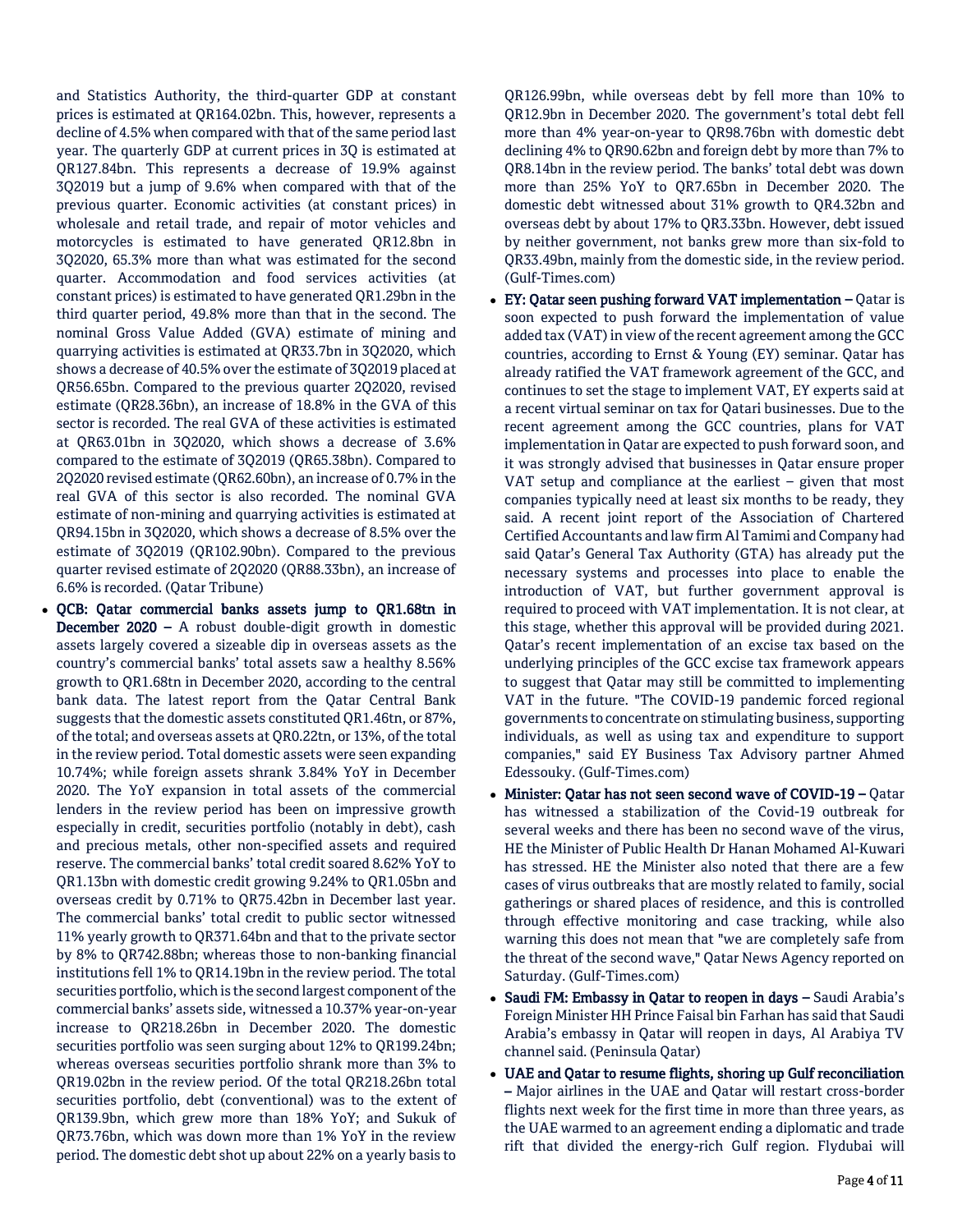operate twice-daily service to Doha from January 26, while Etihad Airways plans to restart flights on February 15. Qatar Airways plans twice-daily service to Dubai beginning on January 27 and a daily flight to Abu Dhabi from the following day. Sharjah-based Air Arabia earlier this month became the first UAE airline to resume flights to Doha. (Bloomberg)

- Refinitiv: GCC reconciliation reopens Qatar's access to major Sukuk investor base – Recent GCC reconciliation has reopened Qatar's access to its major Sukuk investor base – GCC-based Islamic financial institutions, according to global financial market data provider Refinitiv. According to the Islamic Finance Research Division at Refinitiv, the recent reconciliation and ending of the blockade on Qatar have reopened the country's access to its major Sukuk investor base – GCC-based Islamic financial institutions – prompting Sukuk issuances from Qatarbased entities. Issuance from Qatar nearly halved to \$2.4bn in 2020 from \$5.1bn in 2019. Total Sukuk issuances worldwide set a new record during 2020, reaching a total of \$172.1bn, compared to \$169.1bn issued in 2019, according to Refinitiv. Sukuk issuances saw strong momentum during the first nine months of 2020 as COVID-19 lockdown measures and a crash in oil prices prompted a ramp-up in sovereign issuance in key Sukuk markets. This was to finance sweeping stimulus packages aimed at alleviating the economic impact of the pandemic. However, issuance slowed significantly during the fourth quarter as GCC governments, and particularly Saudi Arabia, reduced their borrowing, Refinitiv said. (Gulf-Times.com)
- Sentyurin: Qatar's LNG export strategy chartering 'successful course' through challenges posed by 2020 – Qatar's LNG export strategy has been chartering a "successful course" through the challenges posed by 2020 and the country strengthened its position in the global LNG market, according to Gas Exporting Countries Forum secretary general Yury Sentyurin. In spite of the current market challenges, Sentyurin pointed out that Qatar "has maintained its position as the world's largest LNG exporter and even managed to increase its LNG exports in 2020, a remarkable achievement, which reflects its strength and adaptability in managing its resources and providing a reliable LNG supply to its buyers." Qatar continues to take advantage of its unique economic model in which it benefits from very low production costs, huge financial reserves, and a strategic location for its main consuming markets, Asia and Europe, Sentyurin said in an interview with Gulf Times. He noted Qatar's LNG exports, like any other GECF member country, have not been heavily impacted by the low gas and LNG spot prices as most of its long-term contracts are oil-indexed. Further, Qatar has a "negligible exposure" to the spot market in its LNG portfolio. "It is worth mentioning that in these challenging times of eroded demand and unprecedented low prices, the GECF member countries have demonstrated a great flexibility in diversifying their destination portfolios and pricing mechanisms, whilst preserving the sanctity of long-term oilindexed contracts." For Qatar, Sentyurin said, this "flexibility is apparent in the recent deals" with Singapore's Pavilion Energy and China's Sinopec Corp, as well as the launch of the new trading arm, QP Trading, to diversify its LNG portfolio and manage price-risk through physical and derivatives trading. Furthermore, Qatar continues to push the envelope with major investments across all segments of the gas value-chain. On the

liquefaction side, Qatar plans to increase its capacity from 77million tons per year (mtpy) to 110 mtpy by 2025, and up to 126 mtpy by 2027. In terms of regasification capacity, Qatar has booked 7.2 mtpy of regasification capacity at the UK's Isle of Grain terminal for 25 years from mid-2025 to 2050. With regard to shipping, Qatar has inked agreements with three major South Korean shipbuilders, Hyundai Heavy Industries (HHI), Daewoo Shipbuilding and Marine Engineering (DSME), and Samsung Heavy Industries (SHI), to reserve slots for the expansion of its LNG fleet. These agreements are valued at over \$19bn. As far as Qatar's strategy is concerned, GECF believes that Qatar, as one of its member countries, is supporting long-term contracts for its future agreements. (Gulf-Times.com)

- Real estate registration online platform to add more services To facilitate real estate related transactions by people, the Real Estate Registration Department at the Ministry of Justice is set to add more online services to its digital platform. Those services which are more in demand are likely to be added. "We have digitalized a number of major transactions that are attracting more people, and soon we will digitalize a number of more transactions that more people are asking for," said Khamis Jassim Al Marikhi, Head of Real Estate Registration Department at the Ministry of Justice. He also pointed out that the new procedures to be announced would achieve a leap in electronic services. Speaking to Qatar Radio, Al Marikhi said that Qatar is first in the world in the ease of procedures for registering the property documents, and the Department will maintain this position. (Peninsula Qatar)
- Doha ready to host FIFA Club World Cup Qatar 2020 The organizing committee of the FIFA Club World Cup Qatar 2020 affirmed full readiness to host the matches of the 17th edition of the Championship, which will be held at Ahmed Bin Ali and Education City stadiums from February 4-11, with the participation of six clubs. At a press conference held today, the organizing committee revealed the health protocol that will be applied during the World Cup period. Director of Communication Department at the Supreme Committee for Delivery and Legacy Fatima Al Nuaimi said that this year's FIFA Club World Cup, which Qatar is hosting for the second time in a row, will differ greatly from last year's edition due to the precautionary and health measures. In a speech at the press conference, Al Nuaimi said that the organizing committee, in cooperation with the Ministry of Health, will implement a comprehensive health protocol during the tournament, pointing out that there are precautionary measures applied in the process of selling and buying tickets and the attendance of the fans in the stadium. Tickets will be offered starting from Sunday (January 24), on the FIFA's website, she pointed out. (Gulf-Times.com)
- Stadium capacity to be kept at 30% for FIFA Club World Cup -Education City and Ahmad bin Ali stadium's capacity will be limited to 30% for the FIFA Club World Cup, which will be held from February 4 to 11 in Qatar, organizers said on Saturday. The two venues both have a seating capacity of 40,000 each, but with the Club World Cup being staged with strict measures to combat the spread of Covid-19, the organizers, in accordance with guidance from Qatar's Ministry of Public Health (MoPH), decided to cap the spectator numbers at 30%. The tournament – which Qatar is hosting for the second time, will feature six teams. Al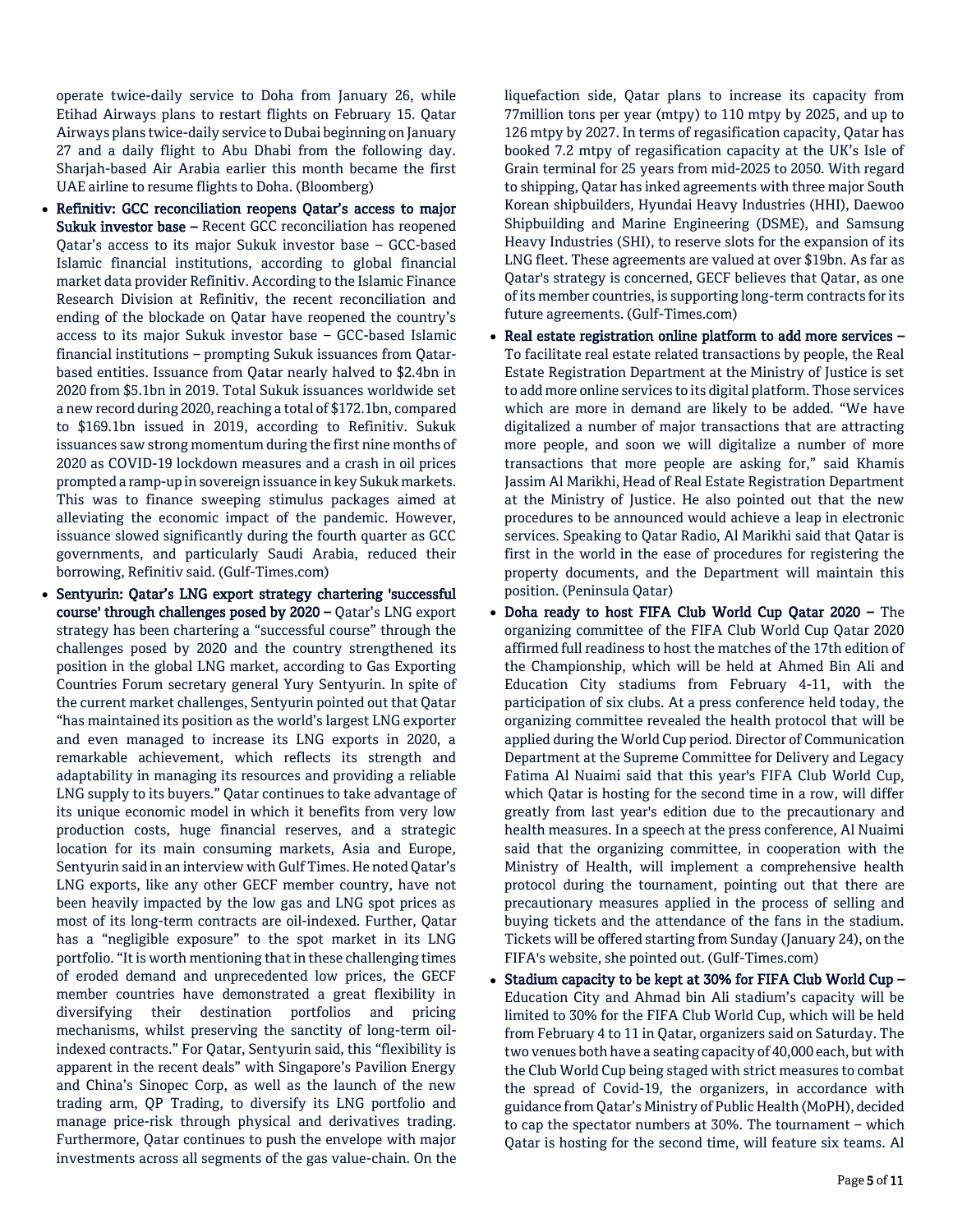Duhail are the host nation's representatives and are joined in the tournament by various continental champions – Al Ahly, Bayern Munich, Ulsan Hyundai and Tigres UANL. The field will be completed by the winners of the Copa Libertadores, which will take place on January 30. New Zealand side Auckland City will not compete as initially planned due to quarantine restrictions related to COVID-19. The first round match will no longer take place and Al Duhail will begin the competition in the second round. The competition format remains otherwise unchanged. The tournament was due to be played in December but was postponed due to COVID-19. Players and officials will be part of a strict medical bubble system designed to protect their health and wellbeing, Dr Abdulwahab Al-Musleh, Senior Consultant to the MoPH, said at a press conference held at the Qatar National Convention Centre (QNCC) on Saturday. (Gulf-Times.com)

 Salzgitter wins 160,000 ton steel pipeline order from Qatar – Steel pipes to be constructed at Europipe GmbH, a joint venture of Salzgitter and Dillinger AG, Salzgitter says Thursday, without adding further information on the order made by Qatar. (Bloomberg)

International

- IHS Markit: US factory activity races to more than 13-1/2-year high in early January  $-$  US manufacturing activity surged to its highest level in more than 13-1/2-years in early January amid strong growth in new orders, but bottlenecks in the supply chain caused by the COVID-19 pandemic are driving up prices and signaling a rise in inflation in the months ahead. Data firm IHS Markit said on Friday its flash US manufacturing PMI accelerated to a reading of 59.1 in the first half of this month, the highest since May 2007, from 57.1 in December. Economists had forecast the index slipping to 56.5 in early January. A reading above 50 indicates growth in manufacturing, which accounts for 11.9% of the US economy. Manufacturing is being supported by businesses rebuilding inventories and a shift in demand towards goods from services because of the coronavirus crisis. Factories and the housing market are anchoring the economy as it battles a resurgence in the virus. The IHS Markit survey's measure of new orders received by factories raced to its highest level since September 2014. The surge in demand reflected both existing and new customers, "with some clients reportedly committing to orders previously placed on hold." But the pandemic is gumming up the supply chain, leading to higher prices for materials. Manufacturers are also raising prices for their products. The survey's gauge of prices received by factories vaulted to its highest level since July 2008. This mirrored other manufacturing surveys, suggesting inflation could pick up and remain elevated beyond the anticipated boost from the drop of weak readings in March and April from the calculation. With orders soaring, manufacturers hired more workers early this month. The survey's factory employment index increased to 54.8 from 52.2 in December. (Reuters)
- US existing home sales increase; inventory tumbles to record low – US home sales unexpectedly rose in December, but surging house prices amid record-low inventory could slow the housing market momentum in the coming months. The National Association of Realtors said on Friday that existing home sales increased 0.7% to a seasonally adjusted annual rate of 6.76mn units last month. Economists polled by Reuters had forecast

sales decreasing 2.0% to a rate of 6.55 mn units in December. Home resales, which account for the bulk of US home sales, surged 22.2% YoY. They totaled 5.64mn in 2020, the most since 2006. Last month, sales increased in the Northeast and South. They were unchanged in the Midwest and declined in the West. The housing market is being supported by cheaper mortgages and an exodus from city centers to suburbs and other lowdensity areas as companies allow employees to work from home and schools shift to online classes because of the pandemic. About 23.7% of the labor force is working from home. Lowerwage earners in the services sector have borne the brunt of the COVID-19 crisis. But supply remains a challenge. While the government reported on Thursday that homebuilding and building permits surged in December to levels last seen in 2006, builders are complaining about higher lumber prices and persistent shortages of labor and land, and they said "delayed delivery times had put upward pressure on home prices." In December, there were a record low 1.07mn previously owned homes on the market, down 23% from a year ago. The median existing house price surged 12.9% from a year ago to \$309,800 in December. House prices increased 9% in 2020. (Reuters)

- PMI: Renewed lockdown sends UK economy tumbling again Britain's relapse into a third national COVID-19 lockdown has sparked the sharpest drop in business activity since May, with services companies hit hardest, a survey showed on Friday. A preliminary "flash" IHS Markit/CIPS UK Composite Purchasing Managers' Index (PMI) fell to 40.6 in January, down from 50.4 in December. The drop below the 50 threshold for growth was bigger than any economist forecast in a Reuters poll, which had pointed to a reading of 45.5. In addition to the latest lockdown, data company IHS Markit said Britain's post-Brexit shift to a more bureaucratic trading arrangement with the European Union had contributed to the decline. "Services have once again been especially hard hit, but manufacturing has seen growth almost stall, blamed on a cocktail of COVID-19 and Brexit, which has led to increasingly widespread supply delays, rising costs and falling exports," Chris Williamson, chief business economist at IHS Markit, said. The pace of job losses accelerated, after easing in December. Economists polled by Reuters last week forecast a 1.4% fall in output for the first quarter. (Reuters)
- UK retail sales make weak recovery in December British retail sales bounced back weakly in December as shops in England emerged from November's four-week lockdown to slow the spread of COVID-19, while public borrowing this financial year hit a fresh record high. Retail sales volumes rose 0.3% in December versus economist expectations in a Reuters poll for a 1.2% increase, leaving them 2.9% higher than a year earlier, official figures showed on Friday. Public sector borrowing for December came in at 34.1bn Pounds (\$46.65bn), slightly above economists' forecasts of 32.1bn pounds, taking borrowing since the start of the financial year in April to 270.8bn Pounds. (Reuters)
- Muted recovery for UK retailers in December ends worst year on record – British retailers struggled to recover in December from a partial coronavirus lockdown the previous month, marking a weak end to their worst year on record, while public debt has climbed to its highest since 1962, official data showed on Friday. The figures suggest Britain's economy had little momentum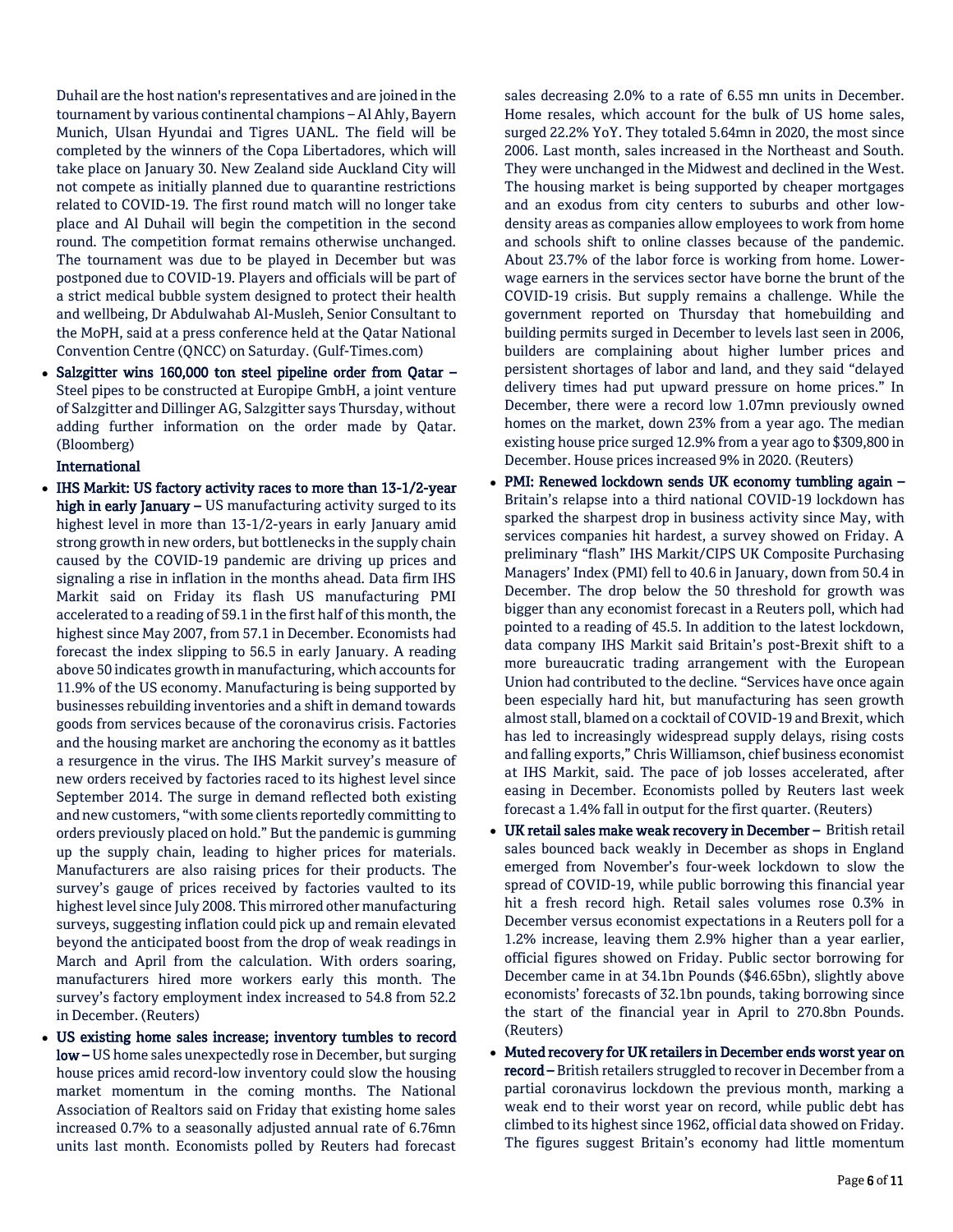going into 2021. The government tightened COVID-19 lockdown rules on Jan. 5 to tackle a surge in cases that has kept Britain's death toll the highest in Europe. A closely watched business survey released on Monday showed the measures contributed to the sharpest fall in economic activity since May, in addition to headwinds from new paperwork for exports to the European Union. Finance minister Rishi Sunak faces pressure from some in his Conservative Party to show spending is under control when he presents a new budget on March 3, after what is on track to be the heaviest annual borrowing since World War Two. Sunak has again promised to put the public finances on "a more sustainable footing" once the economy begins to recover, after Friday's data showed public borrowing since the start of the financial year in April reached a record 271bn Pounds (\$370bn). Britain's Office for National Statistics said retail sales volumes rose 0.3% in December, far less than economists' forecasts in a Reuters poll for a 1.2% increase, leaving them just 2.9% higher than a year earlier. (Reuters)

- Heavy drop in business activity and weak retail knock sterling Sterling fell on Friday as Britain's third national lockdown sparked the sharpest drop in business activity since May, while data showed retail sales remained weak in December after store closures the previous month. With services companies hit hardest, the preliminary "flash" IHS Markit/CIPS UK Composite Purchasing Managers' Index fell more than expected to 40.6 in January, well below the 50 threshold that indicates growth and down from 50.4 in December. The weak PMI numbers followed data showing British retailers struggled to recover in December after shops in England emerged from a four-week November lockdown. "The PMI reading itself wasn't a shock," said Simon Harvey, senior FX market analyst at Monex Europe. "It highlights what the retail sales data eluded to earlier, that January's data will be a bitter pill for markets to swallow," he said. Sterling was 0.5% lower against the dollar at \$1.3660 by 1550 GMT, but still on track for a second week of gains against the greenback. Versus the euro, sterling also dropped 0.5% to 89.07 pence, after hitting a 8-month high of 88.30 pence in the previous session. As England is now in its third national lockdown and officials have not confirmed when it will end, the narrative for a quicker economic recovery thanks to the vaccine rollout is fading, knocking down the British currency. (Reuters)
- Eurozone business activity shrinks in January as lockdowns hit services – Economic activity in the Eurozone shrank markedly in January as stringent lockdowns to contain the coronavirus pandemic hit the bloc's dominant service industry hard. With hospitality and entertainment venues forced to remain closed across much of the continent, surveys on Friday highlighted sharp contractions in the services industry but also showed manufacturing remained strong as factories largely kept working. IHS Markit's flash composite purchasing managers' index (PMI) for the Eurozone, seen as a good guide to economic health, fell further below the 50 mark separating growth from contraction to 47.5 in January from December's 49.1. A Reuters poll had predicted a fall to 47.6. "High infection rates are again forcing governments to extend and tighten containment measures," said Tomas Dvorak at Oxford Economics. "The flash PMIs point to a looming contraction in euro zone GDP in Q1. We don't expect any meaningful economic recovery before the pandemic is brought under control." Still, a Reuters poll earlier

this week showed the bloc's economy was expected to grow 0.6% this quarter and would return to its pre-COVID-19 level within two years on hopes the rollout of vaccines will allow a return to some form of normality. (Reuters)

- PMI: Lockdown dampens German private sector activity in January – Activity in Germany's services sector shrank for the fourth month in a row in January, as a hard lockdown shuttered most non-essential businesses as well as schools in Europe's biggest economy, a survey showed on Friday. IHS Markit's flash Purchasing Managers' Index (PMI) of activity in the services sector fell to 46.8 from 47.0 in December's final reading. Activity in the manufacturing sector slowed to four-month low of 57.0 from 58.3 in December, remaining however in expansion territory as exports kept factories humming, the survey showed. As a result, the flash composite PMI, which tracks the manufacturing and services sectors that together account for more than two-thirds of the German economy, fell to a sevenmonth low of 50.8 from 52.0 the previous month. Germany went into lockdown in November and restrictions were hardened in the middle of December to stem the coronavirus. The measures were this week extended until mid-February. "All in all, the German economy has made a slow start to the year, and the extension of the current containment measures until at least mid-February means this looks like being the picture for several more weeks to come," said Phil Smith, Associate Director at IHS Markit. "Manufacturing remains a relative bright spot, aided by a sustained upturn in goods exports," he said. "Manufacturers are brimming with confidence about the outlook, with output expectations in the sector now at a record high." He added: "They are seemingly undeterred by the growing troubles on the supply side, as reports of delays on the delivery of inputs reached an unprecedented level in January." (Reuters)
- Spiegel: German government sees 2021 GDP growth of 3% The German government expects Europe's largest economy to grow by 3% this year, news magazine Der Spiegel reported on Friday, which is a downward revision from last autumn's estimate of 4.4% due to the second shutdown to fight the spread of the coronavirus pandemic. German Economy Minister Peter Altmaier is due to present the government's official forecast next week. A source earlier on Friday told Reuters the government sees slower GDP growth than it originally anticipated. Spiegel did not provide sources for the growth forecast revision. (Reuters)
- Japan slashes spending view for 2nd straight month in January report - Japan's government cut its view on consumption for the second consecutive month in January, as services spending suffered from the impact of anti-coronavirus emergency measures rolled out earlier this month. Authorities in January stuck to their overall assessment of the world's third-largest economy from the prior month, saying that it remained in a severe situation due to COVID-19, but was still showing signs of picking up. The government slashed its assessment of private consumption again after doing the same in December, saying its recovery appeared to be at a standstill, mainly due to weakening service-related spending such as on eating out and travel. Prime Minister Yoshihide Suga this month announced a second state of emergency to overcome the health crisis, which now covers Tokyo and Osaka as well as other areas, accounting for 55% of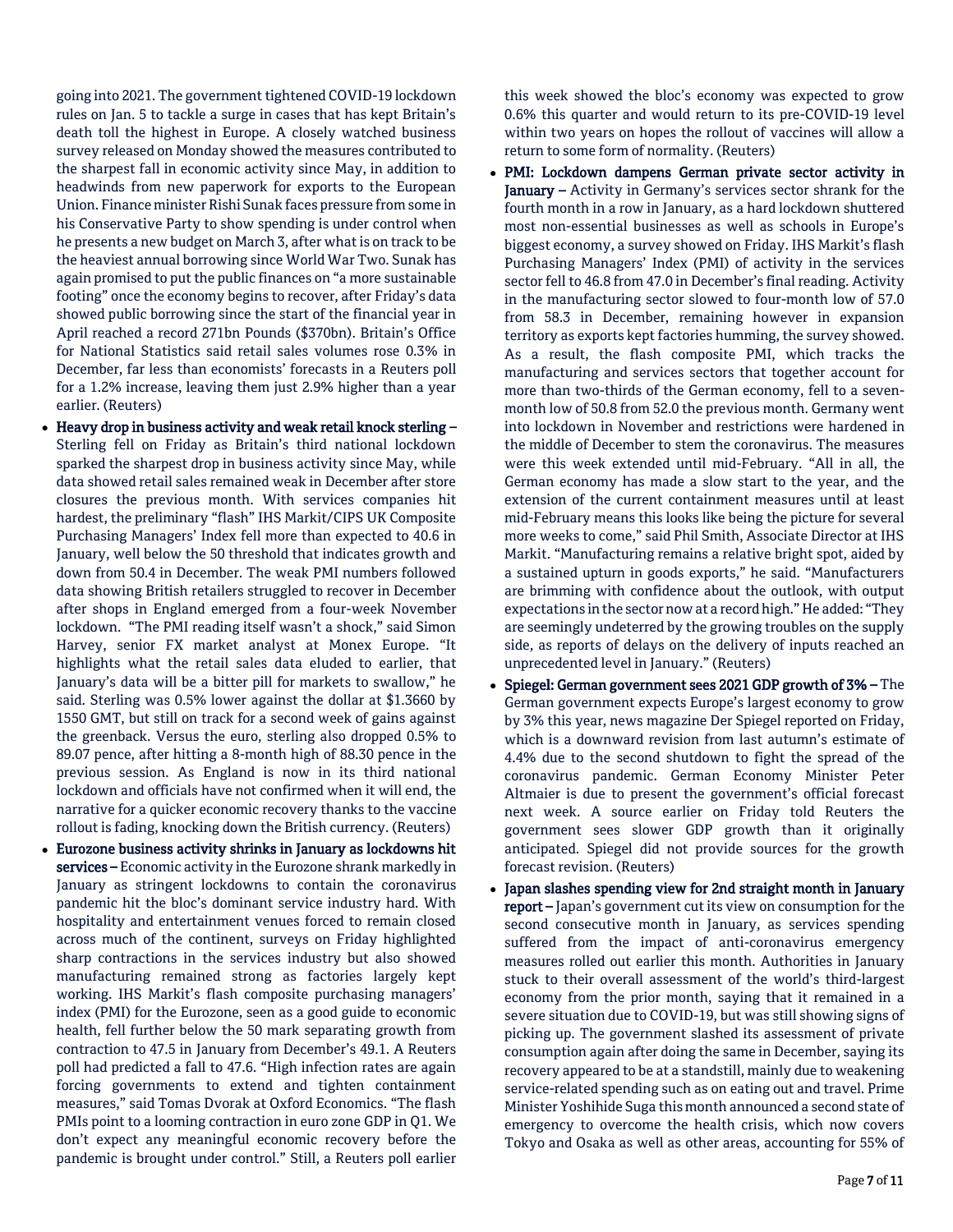the nation's population. The government's lower view on private spending comes a day after the Bank of Japan warned on Thursday of the threat the emergency measures pose to consumption, which accounts for more than half of the country's gross domestic product. In its economic report, the government also downgraded its view on business conditions, saying "cautiousness" could be seen mainly among service-sector firms. Among other key economic elements, authorities upgraded their view on housing construction as well as capital spending, saying machinery investments helped it stop falling. (Reuters)

- Japan's energy imports fall to multi-year lows in pandemic year – Japan's oil imports fell to the lowest in more than 50 years last year as the pandemic hit economic activity and speeded a longterm decline, while other energy purchases fell to decade lows, Reuters calculations based on data released on Thursday showed. Liquefied natural gas (LNG) imports also declined, dropping to the smallest amount since before the Fukushima nuclear disaster which sent purchases by the world's biggest buyer of the fuel soaring as reactors were shut down, the preliminary data released by the finance ministry showed. Imports of thermal coal also dropped in 2020, falling for a third year as more renewables projects were completed and some nuclear remained online, despite the shutdown of some operable units for regulatory upgrades. Crude imports into the world's fourth-biggest importer of oil dropped 16% to 2.5mn barrels a day (146mn kilo liters for the year), the lowest since at least the late 1960s, according to the country's trade ministry. Japan's imports of LNG came to 74.4mn tons in 2020, the lowest since 2010, the year before the March 2011 nuclear disaster drove purchases to records amounts. Japan may lose its title as the biggest LNG importer this year as China's purchases are fast catching up with the world's biggest energy importer taking in a record 67.4mn tons in 2020. Coal imports to Japan also fell in 2020, declining to the lowest since 2011 but remaining over 100mn tons for the 11th year as the country continues rolling out new power stations burning the world's dirtiest fossil fuel. (Reuters)
- Nudging lower: Emerging market central banks extend easing cycle in December - Emerging market central banks revisited interest rate cuts in December, extending an easing cycle that started in 2019 and had exceeded the cuts during the 2008 financial crisis and the 2010 euro crisis. Central banks across a group of 37 developing economies delivered one net interest rate cut in December after two net interest rate cuts in November and no change in October. A net four cuts in September had marked the 20th straight month of interest rate cuts, Reuters calculations showed. At the peak of the last easing cycle in March, 27 of the 37 central banks cut interest rates, trying to protect their economies as the fallout from the coronavirus pandemic rippled through markets around the world. (Reuters)

## Regional

 Sukuk issuances beat 2019 record, fueled by COVID-19 crisis – Total Sukuk issuances worldwide set a new record during 2020, reaching a total of \$172.1bn, compared to \$169.1bn issued in 2019, according to global data provider Refinitiv. Sukuk issuances saw strong momentum during the first nine months of 2020 as COVID-19 lockdown measures and a crash in oil prices prompted a ramp-up in sovereign issuance in key Sukuk markets.

This was to finance sweeping stimulus packages aimed at alleviating the economic impact of the pandemic. However, issuance slowed significantly during 4Q2020 as GCC governments, and particularly Saudi Arabia, reduced their borrowing, the Islamic Finance Research Division at Refinitiv said. Excess borrowing in previous quarters and fiscal measures taken to narrow deficits reduced the need of GCC sovereigns to tap capital markets during the last quarter of 2020, it said. The economic ramifications of COVID-19 resulted in wider fiscal deficit and, in turn, higher combined financing requirements of \$180bn in 2020. GCC governments had collectively issued \$105.7bn in debt, of which \$41.2bn came from sovereign Sukuk – a new record for GCC sovereign Sukuk issuance. (Zawya)

- Unemployment rate in Saudi Arabia down to 14.9% in 3Q2020 The unemployment rate among Saudis dropped to 14.9% in the third quarter of the last year from 15.4% in the second quarter while it rose compared to 11.8% in the first quarter of 2020, the Saudi General Authority for Statistics announced on Friday. The unemployment rate among males and females stood at 7.9% and 30.2%, respectively in the same period. Meanwhile, the unemployment rate among all residents (15 years and above) dropped from 9% to 8.5% by the end of 3Q2020. The statistics suggest that the Saudi labor market and economy continue to reel from the impact of the coronavirus pandemic. The total number of employed persons across the Kingdom stood at 13.46mn in 3Q2020. Males accounted for 82%, or 10.97mn of the total labor force, while females represented 18%, or 2.49mn. Meanwhile, employed expatriates accounted for nearly 10.20mn, representing 75.8% of the total employees, while nationals accounted for 24.1%, or 3.25mn. A total of 8.50mn workers, or 63.2% of the total labor force, are subject to the regulations of the General Organization for Social Insurance (GOSI), while 9.4% are subject to the rules of the Civil Service. Meanwhile, 27.3% of the total labor force represents domestic workers. (Zawya)
- Saudi Aramco to boost disclosure of carbon emissions this year Saudi Aramco will begin to disclose scope 1 and 2 greenhouse gas emissions for "all global operationally controlled assets" later this year, the company said in a statement to Bloomberg. The disclosures will cover 2020 emissions, the company said. Aramco currently discloses scope 1 and 2 emissions for "in kingdom wholly owned" assets. "We have a clear and deliberate path to increase the scope and details" of emissions disclosures, the company said. (Bloomberg)
- Bahri's unit secures SR1.23bn Murabaha facility from Samba The National Shipping Company of Saudi Arabia (Bahri) said its 80%-owned subsidiary, National Chemical Carriers Co., has secured a Murabaha facility worth SR1.23bn. The financing, provided by Samba Financial Group, carries a maturity period of 12 years, according to a stock exchange statement on Thursday. Bahri's subsidiary will use the loan in covering 80% of the cost of building 10 chemical tankers with a capacity of 49,999 DWT each. The loan is guaranteed by a lien on the tankers being financed. (Zawya)
- S&P revises Tawuniya Insurance outlook to positive; 'BBB+' affirm - S&P revised to positive from stable its outlook on Saudi Arabia-based The Company for Cooperative Insurance (Tawuniya), and affirmed its 'BBB+' long-term issuer credit and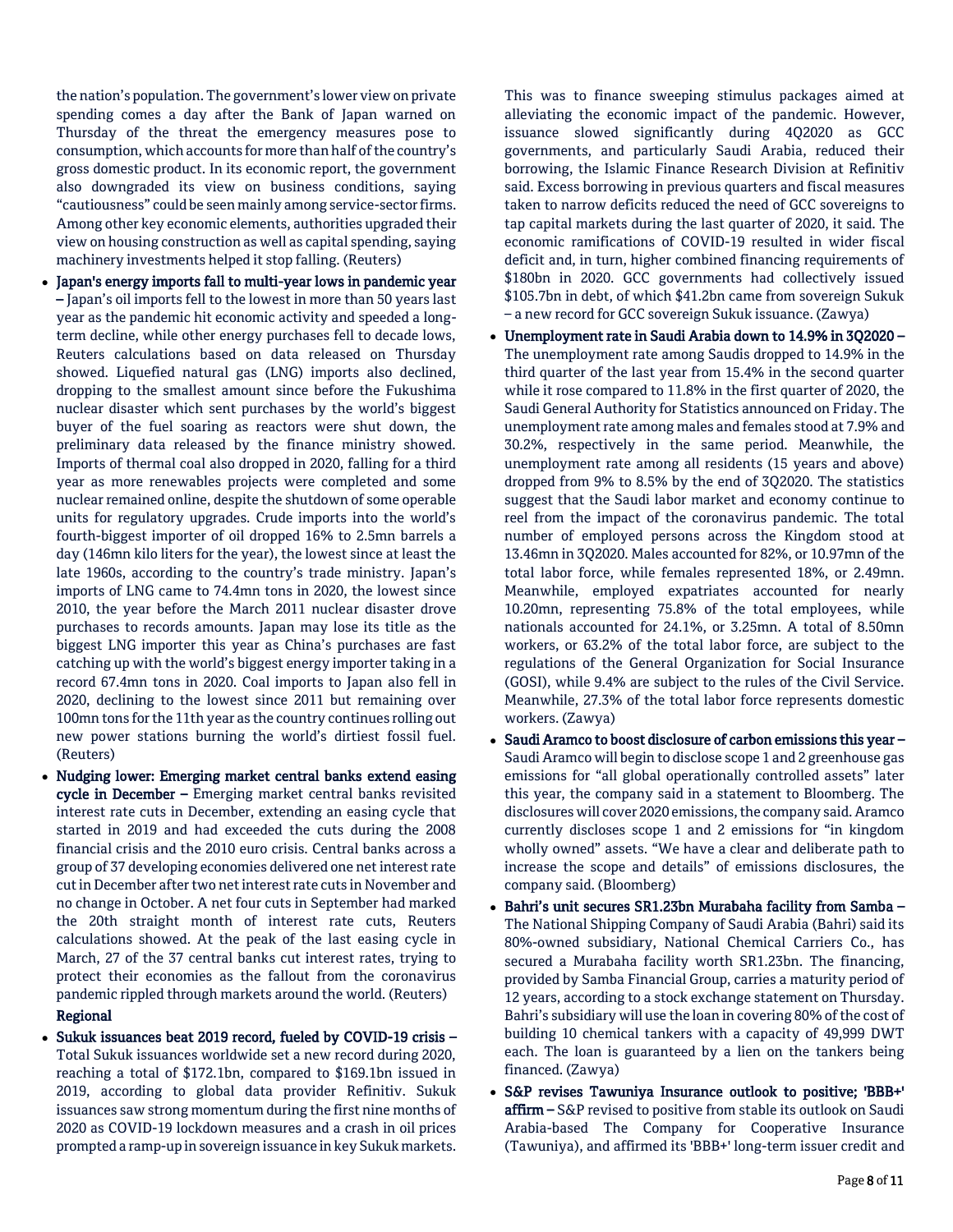insurer financial strength ratings on the company. At the same time, S&P assigned its GCC regional scale issuer credit and financial strength ratings at 'gcAA+'. S&P's outlook revision reflects positive operating performance and an improving capital base achieved by Tawuniya during 2019 and 2020. Tawuniya consistently improved its underwriting performance over 2020, despite weaker economic conditions and market volatility after the coronavirus outbreak. Tawuniya's underwriting performance has shown a remarkable improvement since 2018: Its net combined (loss and expense) ratio has improved to 97% in 2019 and is expected to be in the range of 92%-94% for 2020, compared with 107% in 2018. This improving trend was primarily due to the corrective action taken by management regarding its medical book, which incurred significant losses in 2017-2018. Further, S&P understands that government hospitals are covering the cost of treating COVID-19 patients. This, combined with fewer people visiting doctors and hospitals during the lockdown, has positively affected combined ratios for 2020. S&P believes with recovering economic activity in 2021 and in the absence of any further lockdowns, the net combined ratio might increase marginally, but we expect it will remain at about 95% in 2021-2022. The pandemic also affected global financial markets in 2020, including those in the GCC countries. That said, volatility related to COVID-19 had a limited impact on Tawuniya's operating performance and capital adequacy since only about 14% of the company's investments are in equities. (Bloomberg)

 S&P revises Wataniya Insurance outlook to stable from positive – S&P revised its outlook on Saudi based Wataniya to stable from positive. At the same time, S&P affirmed the 'BBB' long-term insurer financial strength and issuer credit ratings on the company. The stable outlook reflects S&P's expectation that Wataniya will maintain its competitive position and robust capital adequacy, while it continues to expand and diversify its operations over the next two years. S&P could consider a positive rating action on Wataniya over the next two years if, the company returns to historical underwriting profitability levels and continues to deliver a consistent operating performance, without a significant deterioration in capital adequacy; Single counterparty concentration in its investment portfolio declines materially on a sustainable basis. Although unlikely, S&P could lower ratings on Wataniya over the next two years if Wataniya's operating performance significantly deteriorates beyond our base-case expectations, which could also lead an eroded capital base. In 2019, we revised our outlook on Wataniya to positive on strong operation performance and profitability for three consecutive years (2016-2018). The company continued to post profits in 2019 by reporting net income (before zakat and income tax) of SR23.8mn. However, for the first nine months of 2020, Wataniya recorded a much smaller net profit (before zakat and income tax) of SR1.6mn, due to lower underwriting results and investment income. S&P expects the company to report losses in 2021 due to higher net combined ratios primarily from a higher expense ratio as it plans to incur one-off expense for upgrading its IT platforms and other strategic upgrades. S&P expects Wataniya should return to reporting at least break-even results in 2022. Given our lower earnings expectation, S&P does not expect to raise ratings on the company in the next 12-24 months. S&P's ratings on Wataniya

continue to reflect the company's 'AAA' capital adequacy (as per our internal capital model), which it considers a key rating strength. Wataniya is a midsize insurer in Saudi Arabia, with the majority of its premiums stemming from motor and other commercial insurance products. The company does not have a license to write medical insurance, a major line of business in the country. Although not having a medical license does not put Wataniya at a major disadvantage, it would provide product diversification and access to cross sales currently unavailable to the company. (Bloomberg)

- S&P upgrades Walaa Cooperative Insurance to 'A-'; outlook stable – S&P raised to 'A-' from 'BBB+' its long-term insurer financial strength rating on Saudi Arabia based Walaa Cooperative Insurance Co. The outlook is stable. At the same time, S&P raised GCC regional scale financial strength rating on Walaa to 'gcAAA' from 'gcAA+'. The stable outlook reflects its expectation that Walaa will maintain its robust capital adequacy while strengthening its competitive position and diversifying its operations over the next two years. It also reflects the stable outlook on our sovereign credit rating on Saudi Arabia. S&P sees limited likelihood of an upgrade during the outlook period. However, S&P could consider a positive rating action over the next two years if Walaa expands significantly in terms of premium income, which would lead us to reassess its business risk profile as strong, while maintaining its excellent capital adequacy and low risk tolerance in its investment portfolio. A positive rating action would be possible only if we took similar action on our sovereign ratings on Saudi Arabia, or if it believes Walaa could pass our hypothetical sovereign default stress test, allowing S&P to rate it above the sovereign. S&P could consider a negative rating action over the next two years if Walaa's: Operating performance deteriorates rapidly and steadily due to underwriting or investment losses; Capital and earnings weaken as a result of its growth or acquisition strategy; or S&P took a negative rating action on Saudi Arabia, while Walaa fails to pass our sovereign default stress test. The upgrade reflects a change in its assessment of Walaa's risk profile. S&P concerns about potential capital and earnings volatility due to Walaa's growth and acquisition strategy have reduced, since Walaa completed its merger with Metlife AIG ANB in 2020 without experiencing any significant volatility. Walaa has also demonstrated that it can expand profitably by following strict underwriting guidelines. It also maintains a very low tolerance for volatility in its investment portfolio by keeping a large proportion of its investments in bank deposits and fixed-income instruments. Walaa's capital adequacy (according to our model) has sufficient buffers above the 'AAA' confidence level. Walaa plans to further strengthen its capital via a rights issue of Saudi Arabian riyal SR775mn in 2021 to support its ambitious growth plan. S&P believes this demonstrates proactive management that would enable the company to have sufficient capital resources for its growth strategy and to absorb any unexpected volatility. This additional capital would significantly enhance the already sufficient capital adequacy buffers Walaa carries. (Bloomberg)
- Credit Facilities rose by AED19.7bn from January to November 2020 – Credit facilities provided by UAE national banks to nonresident clients rose by AED19.7bn from January to November

 $\bullet$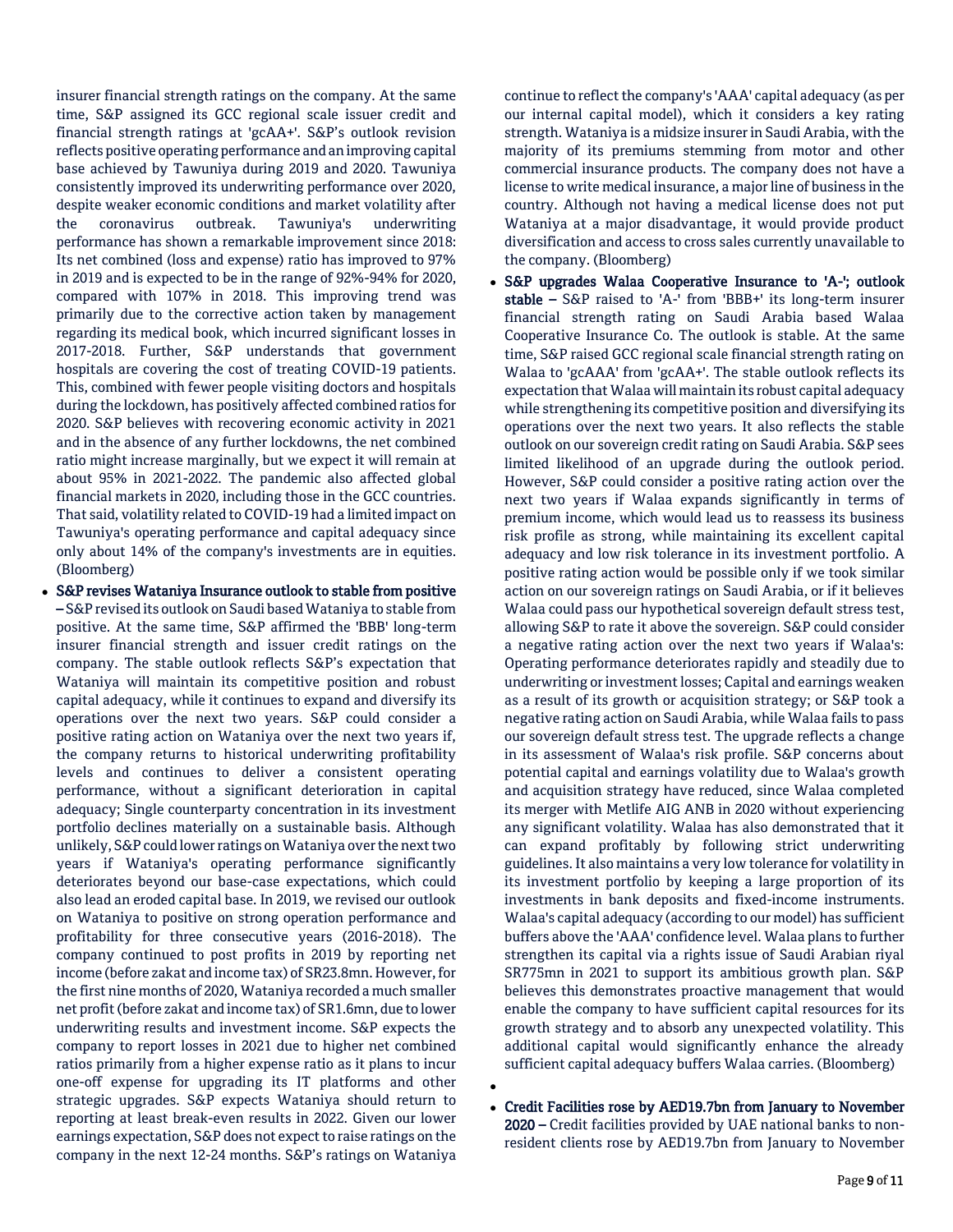2020, statistics by the Central Bank of the UAE (CBUAE) have shown. The growth brings to AED149bn the cumulative balance of bank loans to non-residents, which accounts for 8.3% of the total loans provided by UAE banks in the reference periodestimated at AED1.795tn, according to the apex bank's figures. UAE's loan growth and liquidity picking up pace is reflective of the country's robust financial profile despite the global economic slowdown triggered by the COVID-19 pandemic. (Zawya)

- Dubai puts curbs on hotels and hospitals as virus cases soar Dubai ordered hotels and restaurants to halt entertainment activities and asked hospitals to cancel elective surgeries following a record daily surge in coronavirus cases in the UAE. The entertainment restrictions would begin January 21 and remain in place until further notice after inspections showed an increase in "violations" of regulations in place to limit the spread of the pandemic, Dubai's Department of Tourism and Commerce Marketing said in a circular. It did not specify what activities would be affected but the rules have been widely interpreted to mean live shows or music. The city's health authority also asked government and private hospitals to suspend "all elective therapeutic surgeries that require deep sedation or general anesthesia," according to a circular published on January 20. The order, which aims to ensure medical facilities have the capacity to deal with a possible surge in hospitalization, comes into effect from midnight on Thursday until February 19 and could be extended. (Bloomberg)
- Dubai Crude for April to be priced at \$0.10/bbl below Oman Dubai has set its official differential to Oman futures for April at a discount of \$0.10 per barrel, the Dubai Department of Petroleum Affairs said on Thursday. The differential will be applied to the average of daily settlements for the front month April Oman contract at the end of February to set Dubai's official selling price (OSP) for April-loading crude. (Reuters)
- Abu Dhabi Fund for Development completes \$31.94mn energy projects in partner countries – Abu Dhabi Fund for Development, one of the UAE's leading financial entities, said it completed five renewable energy projects worth \$31.94mn in five partner countries, including Cuba, Somaliland, the Bahamas, Barbados, and Saint Vincent and the Grenadines. The projects enabled the countries to reduce their carbon footprint by adding a total of 14.38MW into the energy mix, but they also brought about a host of economic benefits, the fund said in a statement on Thursday. In January of last year, the Fund announced an allocation of approximately AED384mn to eight renewable-energy initiatives under the seventh cycle of its partnership with the International Renewable Energy Agency (IRENA). (Zawya)
- Mubadala Petroleum signs deal to explore oil, gas in Red Sea -Abu Dhabi's state-owned Mubadala Petroleum has signed with Egypt a concession agreement to explore oil and gas in the Red Sea. The deal, signed with Egyptian Minister of Petroleum and Mineral Resources Tariq Al-Mulla, covers an estimated 3,084 square kilometers in the Red Sea Block 4 (Block 4), owned by the South Valley Egyptian Petroleum Holding Company (Ganope). Under the agreement, Mubadala Petroleum will hold 27 percent participating interest in Block 4. The area is operated by Shell with a 63% participating interest and Tharwa, with a 10% participating interest. Mubadala and Shell were among the global companies who won in Egypt's first ever international bid

for offshore concessions in the Red Sea in 2019. Block 4 is located in the Northern Sea in an area adjacent to the Gulf of Suez basin. The concession is said to have a potential to unlock substantial new prospects. "The addition of Red Sea Block 4 marks a further extension of our Egypt portfolio with a new high-impact growth opportunity alongside a world-class partner in Shell," Mubadala Petroleum's Chief Executive Officer, Bakheet Al Katheeri said. (Zawya)

- Mubadala buys control of Brazil's Rota das Bandeiras Abu Dhabi fund bought the stake held by Farallon in Rota das Bandeiras highway for about 2bn Reais, reports Valor Economico, without saying how it got the information. With the acquisition, Mubadala became the sole controller of the company, which operates almost 300 kilometers of road concession in Sao Paulo state. Farallon had been negotiating to sell the stake to Mubadala for at least six months, Valor Economico said citing a source familiar with the matter. Mubadala confirmed the acquisition, but declined to be interviewed, according to Valor Economico. (Bloomberg)
- Agility seeks credit lines of up to \$1.4bn; refinances facility Agility is working to refinance facilities, increase available credit lines to between \$1.2bn and \$1.4bn. Refinances existing facility with regional and international banks, raises it to \$800mn from \$725mn. (Bloomberg)